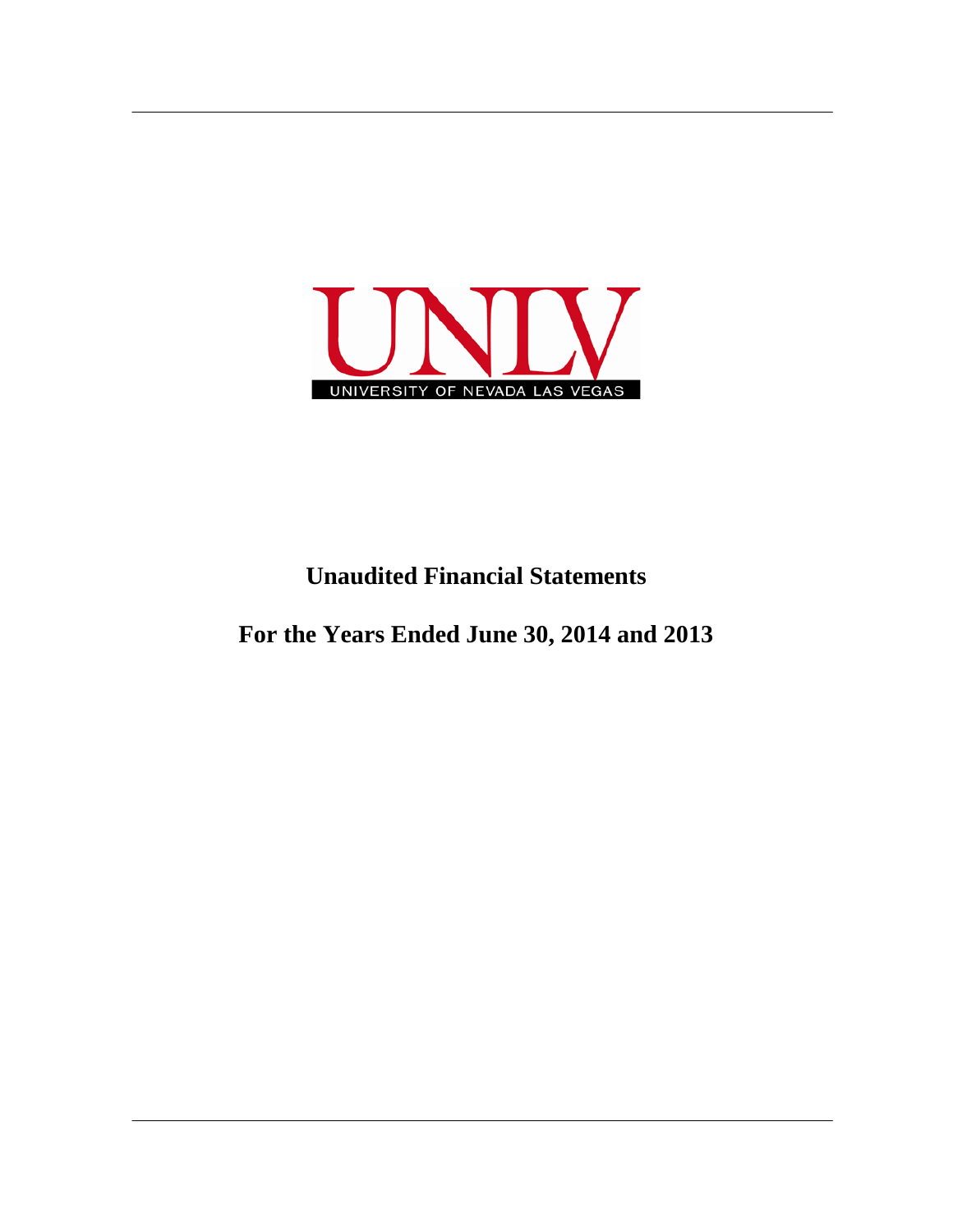## **UNIVERSITY OF NEVADA, LAS VEGAS STATEMENTS OF NET POSITION AS OF JUNE 30, 2014 AND 2013 UNAUDITED**

|                                                                                                    |    |                          |                           |                           | University Related |                           |
|----------------------------------------------------------------------------------------------------|----|--------------------------|---------------------------|---------------------------|--------------------|---------------------------|
|                                                                                                    |    | 2014                     | <b>University</b><br>2013 | 2014                      | Organizations      | 2013                      |
| Assets                                                                                             |    |                          |                           |                           |                    |                           |
| <b>Current Assets:</b>                                                                             |    |                          |                           |                           |                    |                           |
| Cash and cash equivalents                                                                          | \$ | 40,405,000               | 54,641,000                | \$<br>21,640,000          | \$                 | 19,828,000                |
| Short-term investments                                                                             |    | 313,816,000              | 268,951,000               | 30,675,000                |                    | 21,755,000                |
| Accounts receivable, net                                                                           |    | 4,000,000                | 3,151,000                 | 315,000                   |                    | 349,000                   |
| Receivable from U.S. Government                                                                    |    | 10,383,000               | 10,182,000                | ٠                         |                    | ٠                         |
| Receivable from State of Nevada                                                                    |    | 3,386,000                | 577,000                   |                           |                    |                           |
| Current portion of pledges receivable, net                                                         |    |                          |                           | 10,983,000                |                    | 7,974,000                 |
| Accrued interest receivable                                                                        |    |                          |                           | 589,000                   |                    | 555,000                   |
| Current portion of Ioans receivable, net                                                           |    | 367,000                  | 302,000                   |                           |                    |                           |
| Inventories                                                                                        |    | 2,141,000                | 1,938,000                 | $\overline{a}$            |                    |                           |
| Current portion of prepaid expenditures and deposits                                               |    | 6,789,000                | 8,246,000                 | 330,000                   |                    | 267.000                   |
| <b>Total Current Assets</b>                                                                        |    | 381,287,000              | 347,988,000               | 64,532,000                |                    | 50,728,000                |
| Noncurrent Assets:                                                                                 |    |                          |                           |                           |                    |                           |
| Cash held by State Treasurer                                                                       |    | 3,893,000                | 4,320,000                 |                           |                    |                           |
| Restricted cash and cash equivalents                                                               |    | 16,620,000               | 5,556,000                 |                           |                    |                           |
| Pledges receivable, net                                                                            |    |                          |                           | 25,431,000                |                    | 25,255,000                |
| Receivable from State of Nevada                                                                    |    | 835,000                  |                           |                           |                    |                           |
| Other restricted investments                                                                       |    |                          |                           | 36,366,000                |                    | 39,241,000                |
| Endowment investments                                                                              |    | 54,935,000               | 49,954,000                | 159,801,000               |                    | 137,804,000               |
| Investments                                                                                        |    |                          |                           |                           |                    |                           |
| Loans receivable, net                                                                              |    | 3,085,000                | 3,013,000                 |                           |                    |                           |
| Long-term deferred expenditures and deposits                                                       |    |                          |                           |                           |                    |                           |
| Assets held in charitable remainder trusts                                                         |    |                          |                           | 10,286,000                |                    | 10,835,000                |
| Capital assets, net                                                                                |    | 759,406,000              | 777,766,000               | 5,457,000                 |                    | 5,455,000                 |
| Other assets                                                                                       |    | 3,460,000                |                           | 10,557,000                |                    | 8,440,000                 |
| <b>Total Noncurrent Assets</b>                                                                     |    | 842,234,000              | 840,609,000               | 247,898,000               |                    | 227,030,000               |
|                                                                                                    |    |                          |                           |                           |                    |                           |
| <b>Total Assets</b>                                                                                |    | 1,223,521,000            | 1,188,597,000             | 312,430,000               |                    | 277,758,000               |
| Deferred Outflows of Resources                                                                     |    |                          |                           |                           |                    |                           |
| Debt cost on bond refunding                                                                        |    | 6,076,000                | 6,508,000                 |                           |                    |                           |
| Total Deferred Outflows of Resources                                                               |    | 6,076,000                | 6,508,000                 |                           |                    |                           |
|                                                                                                    |    |                          |                           |                           |                    |                           |
| Liabilities                                                                                        |    |                          |                           |                           |                    |                           |
| Current Liabilities:                                                                               |    |                          |                           |                           |                    |                           |
| Accounts payable                                                                                   |    | 11,130,000               | 11,856,000                | 1,342,000                 |                    | 1,489,000                 |
| Accrued payroll and related liabilities                                                            |    | 23,741,000               | 24,303,000                | 49,000                    |                    |                           |
| Unemployment insurance and worker's compensation liability                                         |    | 1,421,000                | 1,345,000                 |                           |                    |                           |
| Current portion of compensated absences                                                            |    | 9,635,000                | 9,336,000                 |                           |                    |                           |
| Current portion of long term debt                                                                  |    | 12,496,000               | 12,339,000                |                           |                    | 2,170,000                 |
| Current portion of obligations under capital leases                                                |    | 221,000                  | 211,000                   |                           |                    |                           |
| Accrued interest payable                                                                           |    | 4,382,000                | 3,420,000                 | 3,000                     |                    | 4,000                     |
| Advances                                                                                           |    | 17,969,000               | 17,694,000                | 889,000                   |                    | 952,000                   |
| Funds held in trust for others                                                                     |    | 5,238,000                | 4,091,000                 |                           |                    |                           |
| Current portion of Liability under charitable remainder trusts<br><b>Total Current Liabilities</b> |    | 86,233,000               | 84,595,000                | 1,537,000.00<br>3,820,000 |                    | 1,534,000.00<br>6,149,000 |
|                                                                                                    |    |                          |                           |                           |                    |                           |
| Noncurrent Liabilities:                                                                            |    |                          |                           |                           |                    |                           |
| Advances                                                                                           |    |                          |                           | 795,000                   |                    | 543.000                   |
| Refundable advances under federal loan program                                                     |    | 3,219,000                | 3,082,000                 |                           |                    |                           |
| Compensated absences                                                                               |    | 6,191,000                | 5,706,000                 |                           |                    |                           |
| Long term debt                                                                                     |    | 200,507,000              | 205,887,000               |                           |                    |                           |
| Obligations under capital leases                                                                   |    | 125,000                  | 346,000                   |                           |                    |                           |
| Liability under charitable remainder trusts                                                        |    | $\overline{\phantom{a}}$ |                           | 2,392,000                 |                    | 2,487,000                 |
| Other liabilities                                                                                  |    | 995,000                  | 876,000                   | 1,638,000                 |                    | 1,546,000                 |
| <b>Total Noncurrent Liabilities</b>                                                                |    | 211,037,000              | 215,897,000               | 4,825,000                 |                    | 4,576,000                 |
|                                                                                                    |    |                          |                           |                           |                    |                           |
| <b>Total Liabilities</b>                                                                           |    | 297,270,000              | 300,492,000               | 8,645,000                 |                    | 10,725,000                |
| Deferred Inflows of Resources                                                                      |    |                          |                           |                           |                    |                           |
|                                                                                                    |    |                          |                           |                           |                    |                           |
| Deferred service concession arrangement receipts<br>Deferred endowment pledge donations, net       |    |                          |                           | 6,193,000                 |                    | 8,622,000                 |
| Total Deferred Inflows of Resources                                                                |    |                          |                           | 6,193,000                 |                    | 8,622,000                 |
|                                                                                                    |    |                          |                           |                           |                    |                           |
|                                                                                                    |    |                          |                           |                           |                    |                           |
| <b>Total Net Position</b>                                                                          | \$ | 932,327,000              | 894,613,000<br>S          | \$<br>297,592,000         | \$                 | 258,411,000               |
|                                                                                                    |    |                          |                           |                           |                    |                           |
| Net Position consist of:                                                                           |    |                          |                           |                           |                    |                           |
| Net Investment in Capital Assets                                                                   |    | 559,239,000              | 565,491,000               | 4,404,000                 |                    | 4,164,000                 |
| Restricted for:                                                                                    |    |                          |                           |                           |                    |                           |
| Nonexpendable                                                                                      |    | 12,051,000               | 12,031,000                | 130,576,000               |                    | 123,485,000               |
| Expendable                                                                                         |    |                          |                           |                           |                    |                           |
| Scholarships, research and instruction                                                             |    | 45,860,000               | 41,070,000                | 145,406,000               |                    | 118,737,000               |
| Loans                                                                                              |    | 934,000                  | 884,000                   |                           |                    |                           |
| Capital projects                                                                                   |    | 13,502,000               | 9,860,000                 |                           |                    |                           |
| Debt service                                                                                       |    | 10,883,000               | 10,800,000                |                           |                    |                           |
| Unrestricted                                                                                       |    | 289,858,000              | 254,477,000               | 17,206,000                |                    | 12,025,000                |
| <b>Total Net Position</b>                                                                          | \$ | 932,327,000              | \$<br>894,613,000         | \$<br>297,592,000         | \$                 | 258,411,000               |

The accompanying notes are an integral part of these financial statements.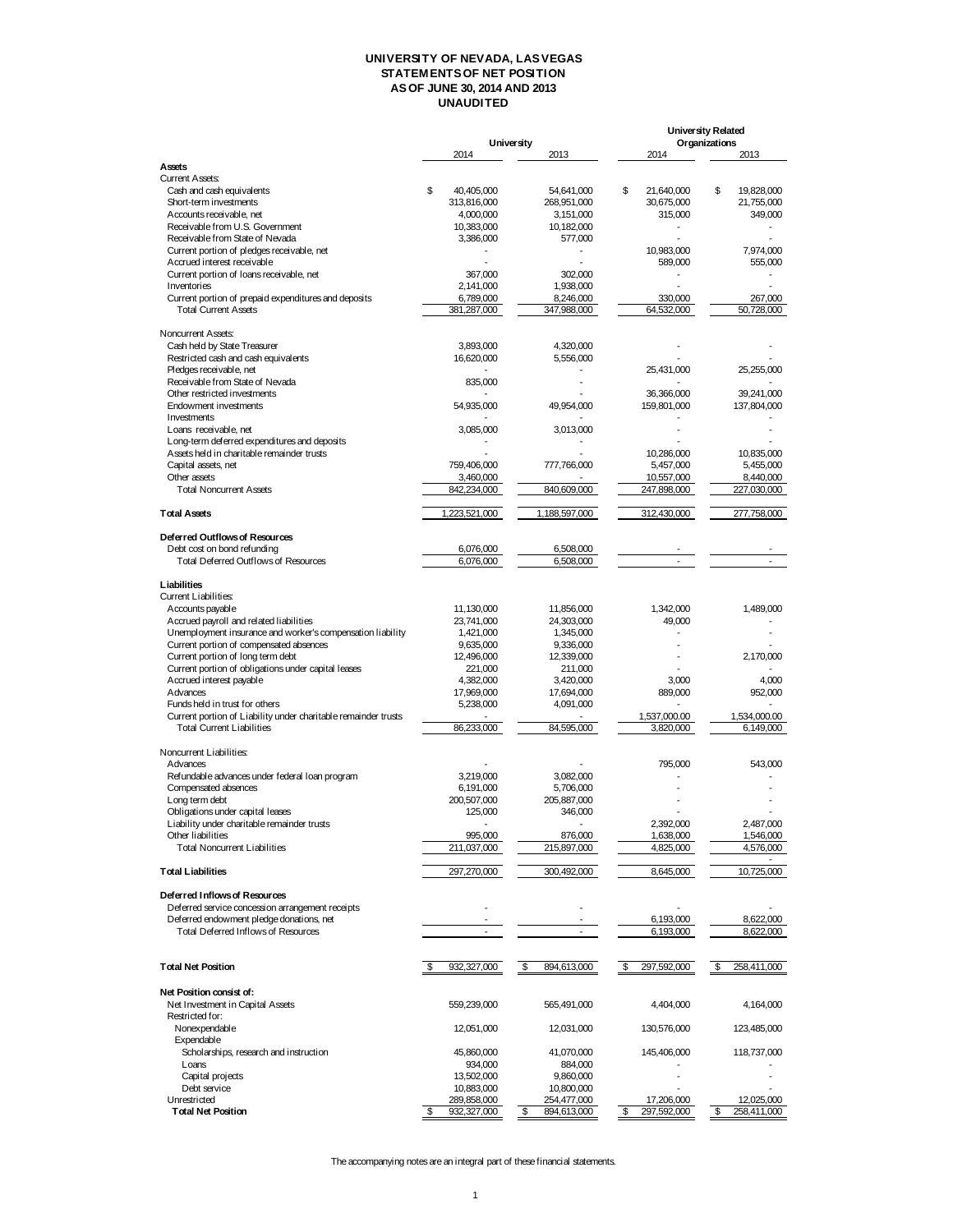## **UNIVERSITY OF NEVADA, LAS VEGAS STATEMENTS OF REVENUES, EXPENSES, AND CHANGES IN NET POSITION FOR THE YEARS ENDED JUNE 30, 2014 AND 2013 UNAUDITED**

|                                                                        |                           |                   |                 | <b>University Related</b> |
|------------------------------------------------------------------------|---------------------------|-------------------|-----------------|---------------------------|
|                                                                        |                           | <b>University</b> |                 | Organizations             |
|                                                                        | 2014                      | 2013              | 2014            | 2013                      |
| Revenues                                                               |                           |                   |                 |                           |
| <b>Operating Revenues</b>                                              |                           |                   |                 |                           |
| Student tuition and fees (net of scholarship allowances                |                           |                   |                 |                           |
| of 48123000 and 52420000                                               | \$<br>170,900,000         | 158,324,000<br>\$ | 7,261,000<br>\$ | 7,719,000<br>S            |
| Donor contributions - cash                                             |                           |                   | 22,899,000      | 13,914,000                |
| Donor contributions - noncash                                          |                           |                   | 1,849,000       | 1,708,000                 |
| Federal grants and contracts                                           | 44,980,000                | 41,266,000        |                 |                           |
| State grants and contracts                                             | 13,180,000                | 11,660,000        |                 |                           |
| Local grants and contracts                                             | 362,000                   | 144,000           |                 |                           |
| Other grants and contracts                                             | 2,037,000                 | 1,908,000         |                 |                           |
| Sales and services of educational departments                          | 22,762,000                | 23,648,000        |                 |                           |
| Sales and services of auxiliary enterprises                            |                           |                   |                 |                           |
| (net of scholarship allowances of 1896000 and 1471000                  | 49,291,000                | 46,034,000        |                 |                           |
| Interest earned on loans receivable                                    | 63,000                    | 51,000            |                 |                           |
| Campus support                                                         |                           |                   | 2,017,000       | 1,526,000                 |
| Special events and fundraising                                         |                           |                   | 185,000         | 255,000                   |
| Other operating revenues                                               | 10,251,000                | 9,686,000         |                 | 1,376,000                 |
|                                                                        |                           |                   | 1,262,000       |                           |
| Total operating revenues                                               | 313,826,000               | 292,721,000       | 35,473,000      | 26,498,000                |
|                                                                        |                           |                   |                 |                           |
| <b>Expenses</b>                                                        |                           |                   |                 |                           |
| <b>Operating Expenses</b>                                              |                           |                   |                 |                           |
| Employee compensation and benefits                                     | 329,429,000               | 314,453,000       | 5,872,000       | 5,901,000                 |
| Utilities                                                              | 12,300,000                | 12,029,000        |                 |                           |
| Supplies and services                                                  | 99,669,000                | 98,227,000        | 5,532,000       | 4,931,000                 |
| Scholarships and fellowships                                           | 26,241,000                | 21,921,000        |                 |                           |
| Program expenses                                                       |                           |                   | 1,291,000       | 1,101,000                 |
| Depreciation                                                           | 35,840,000                | 35,444,000        | 285,000         | 282,000                   |
| Total operating expenses                                               | 503,479,000               | 482,074,000       | 12,980,000      | 12,215,000                |
|                                                                        |                           |                   |                 |                           |
| Operating (loss) income                                                | (189,653,000)             | (189, 353, 000)   | 22,493,000      | 14,283,000                |
|                                                                        |                           |                   |                 |                           |
| Nonoperating Revenue (Expenses)                                        |                           |                   |                 |                           |
| State appropriations                                                   | 155,792,000               | 149,386,000       |                 |                           |
| Federal grants and contracts                                           | 33,486,000                | 31,235,000        |                 |                           |
| Gifts (including \$17,765,000 and \$17,238,000 from the UNLV Foundatio | 18,631,000                | 17,613,000        |                 |                           |
| Investment income                                                      | 44,890,000                | 29,937,000        | 30,948,000      | 17,667,000                |
| Loss on disposal of plant assets                                       | (456,000)                 | (495,000)         |                 |                           |
| Interest on capital asset-related debt                                 | (7,935,000)               | (8,797,000)       | (46,000)        | (54,000)                  |
| Payments to University of Nevada, Las Vegas                            |                           |                   | (18,483,000)    | (19, 419, 000)            |
| Net transfers to System Administration                                 | (23,489,000)              | (18, 122, 000)    |                 |                           |
| Other nonoperating revenues (expenses)                                 | 120,000                   | (343,000)         | 1,602,000       | (65,000)                  |
| Net nonoperating revenues (expenses)                                   | 221,039,000               | 200,414,000       | 14,021,000      | (1,871,000)               |
|                                                                        |                           |                   |                 |                           |
| Income (loss) before other revenue, expenses, gains or losses          | 31,386,000                | 11,061,000        | 36,514,000      | 12,412,000                |
|                                                                        |                           |                   |                 |                           |
| Capital grants and gifts (including \$718,000 and                      |                           |                   |                 |                           |
| \$2,181,000 from the UNLV Foundation)                                  | 1,314,000                 | 2,948,000         | 208,000         | 215,000                   |
| State appropriations restricted for capital purposes                   | 5,012,000                 | (798,000)         |                 |                           |
| Additions to permanent endowments                                      |                           |                   |                 |                           |
| (including \$0 and \$0 from the UNLV Foundation)                       | 2,000                     | 33,000            | 2,406,000       | 5,985,000                 |
| Other Foundation                                                       |                           |                   |                 | 901,000                   |
|                                                                        |                           |                   | 53,000          |                           |
| Principal payments                                                     | (0)                       |                   |                 |                           |
| Bond proceeds                                                          |                           |                   |                 |                           |
| Total other revenues                                                   | 6,328,000                 | 2,183,000         | 2,667,000       | 7,101,000                 |
|                                                                        |                           |                   |                 |                           |
| Increase in net assets                                                 | $\overline{37}$ , 714,000 | 13,244,000        | 39,181,000      | 19,513,000                |
|                                                                        |                           |                   |                 |                           |
| <b>Net Position</b>                                                    |                           |                   |                 |                           |
| Net Position - beginning of year - as originally reported              | 894,613,000               | 883,386,000       | 258,411,000     | 238,898,000               |
| Cumulative effect of changes in accounting principle:                  |                           |                   |                 |                           |
| Change in accounting for bond issue costs                              |                           | (2,017,000)       |                 |                           |
| Net Position - beginning of year - as restated                         | 894,613,000               | 881,369,000       | 258,411,000     | 238,898,000               |
| Net Position - end of year                                             | \$<br>932,327,000         | \$<br>894,613,000 | \$297,592,000   | \$258,411,000             |

The accompanying notes are an integral part of these financial statements.